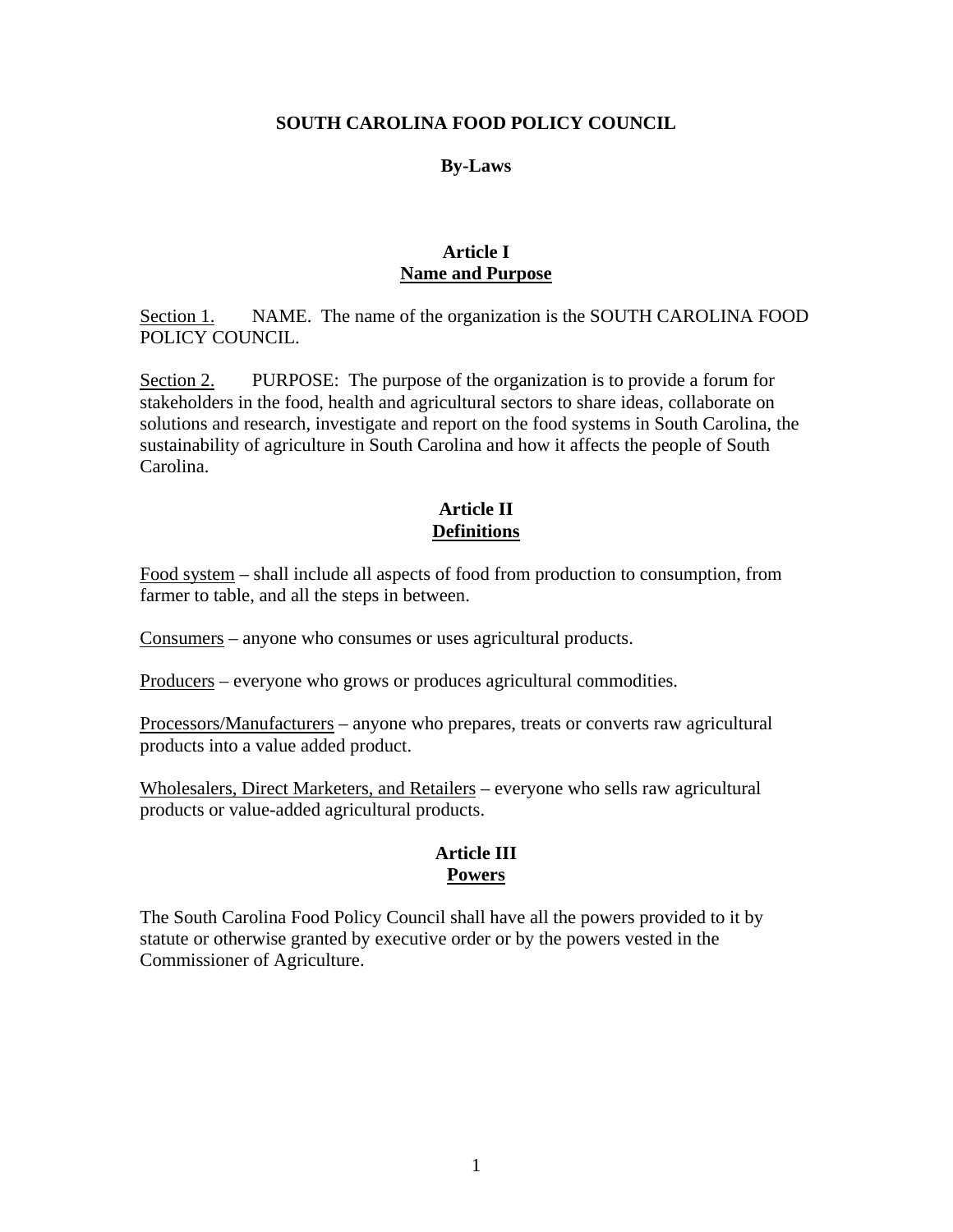### **Article IV Board of Directors**

Section 1. BOARD OF DIRECTORS: The Board of Directors shall consist of 9 members who shall serve to operate and coordinate the meetings and projects of the South Carolina Food Policy Council.

Section 2. TERMS OF OFFICE: Each Director of the South Carolina Food Policy Council shall serve a three-year term.

Section 3. INITIAL & SUBSEQUENT SELECTION OF DIRECTORS. The Food Policy Steering Committee shall appoint the initial 9 Board members, who shall serve staggered as listed: three members shall serve one year terms, three members shall serve two years; and three members shall serve three years. Thereafter, the Council shall nominate and elect new Directors in accordance with the policies of the Directors may serve consecutive terms.

Section 4. VACANCIES. Vacancies occurring in any Board position shall be filled for the unexpired term by appointment of the Board of Directors.

Section 5. ATTENDANCE: Failure to attend three consecutive meetings without giving prior notice of a conflict, may result in the removal of a Director from the Board.

Section 6. SELECTION. There shall be a nominating committee led by the Secretary, which shall be responsible for the nomination and election of succeeding officers.

Section 7. CHAIRPERSON DUTIES. Any Board member not serving as an officer, shall be the chairperson of one of the standing committees.

Section 8. MEETINGS. Meetings for the Board of Directors shall be at the direction of the Chairman. Notice of such meetings shall be sent out no later than 7 days prior to the meeting date.

# **Article V. Officers**

Section 1. OFFICERS: The officers of the South Carolina Food Policy Council shall consist of a Chairman, Vice Chairman, Secretary/treasurer and these three officers shall also serve on the Board of Directors. Officers shall serve for one year or until their successors are elected. Vacancies occurring during the unexpired term of any officer shall be filled by appointment of the Board of Directors. Officers for expired terms shall be selected from current members serving on the Board of Directors.

Section 2. CHAIRMAN: The Chairman shall preside at all meetings. The Chairman shall represent the South Carolina Food Policy Council before any group requesting the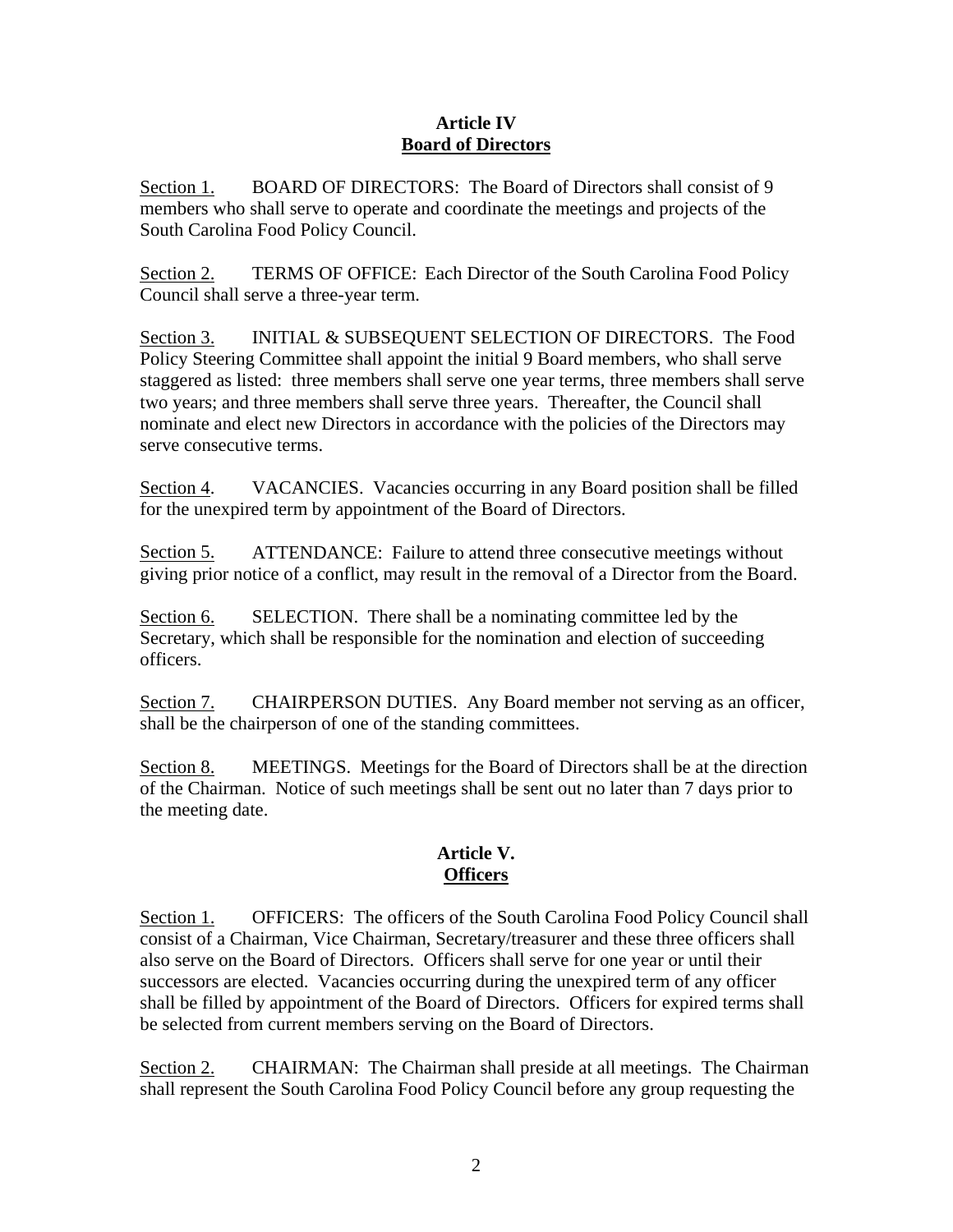presence of the organization or he/she shall delegate such a representative. The Chairman shall appoint all necessary committees, unless otherwise agreed upon, at any Council meeting and shall also prepare a brief annual report to include information on the activities of the past year. The Chairman will be involved in committee selection.

Section 3. VICE CHAIRMAN: The Vice-Chairman shall assume the powers and duties of the Chairman in the absence of the Chairman and shall perform other such duties as the Chairman or Council may direct. The Vice Chairman shall automatically become the chairman of the organization if a vacancy occurs in that office.

Section 4. SECRETARY/TREASURER: The Secretary/treasurer shall keep full minutes of all Council meetings and Board of Directors meetings. He/she shall conduct official correspondence of the corporation except as directed by agreement at Council meetings. He/she shall give or cause to be given notice of all Council meetings.

The Secretary/treasurer shall also act as the chief financial officer of the South Carolina Food Policy Council, collect and disburse all monies of the Council, and keep all funds and other valuables in such depositories as shall be authorized by the Council. The Secretary/treasurer shall keep full and correct account of receipts and disbursements and shall submit an annual financial report to the full Council. The Secretary/treasurer shall also be responsible for all audits, filing tax returns and other tax related documentation pertaining to the business of the group.

Section 5. EXECUTIVE DIRECTOR. The Council may hire an Executive Director that would assume or share the responsibilities of the Secretary/Treasurer, if the Council votes to create and pay for such a position.

Section 6. STAFF SUPPORT. A representative from the South Carolina Department of Agriculture shall be present and available at all meetings to provide staffing support to the officers in conducting and planning the meetings and activities of the Council.

# **Article VI. Committees**

Section 1. STANDING COMMITTEES. The following 2 committees shall operate at the direction of the Chairman and the names and the focus of the groups may change, so long as there are at least 2 standing committees that report back to the full Council. The initial 2 standing committees shall be:

- 1. Consumer Awareness & Education/Food Nutrition & Health
- 2. Agriculture & Food Infrastructure/ Ag Production & Sustainability

Section 2. COMMITTEE CHAIRPERSONS. Each of the committees shall be chaired by one of the Directors not serving as an Officer of the Board. Committee chairpersons may call committee meetings as necessary and shall be responsible for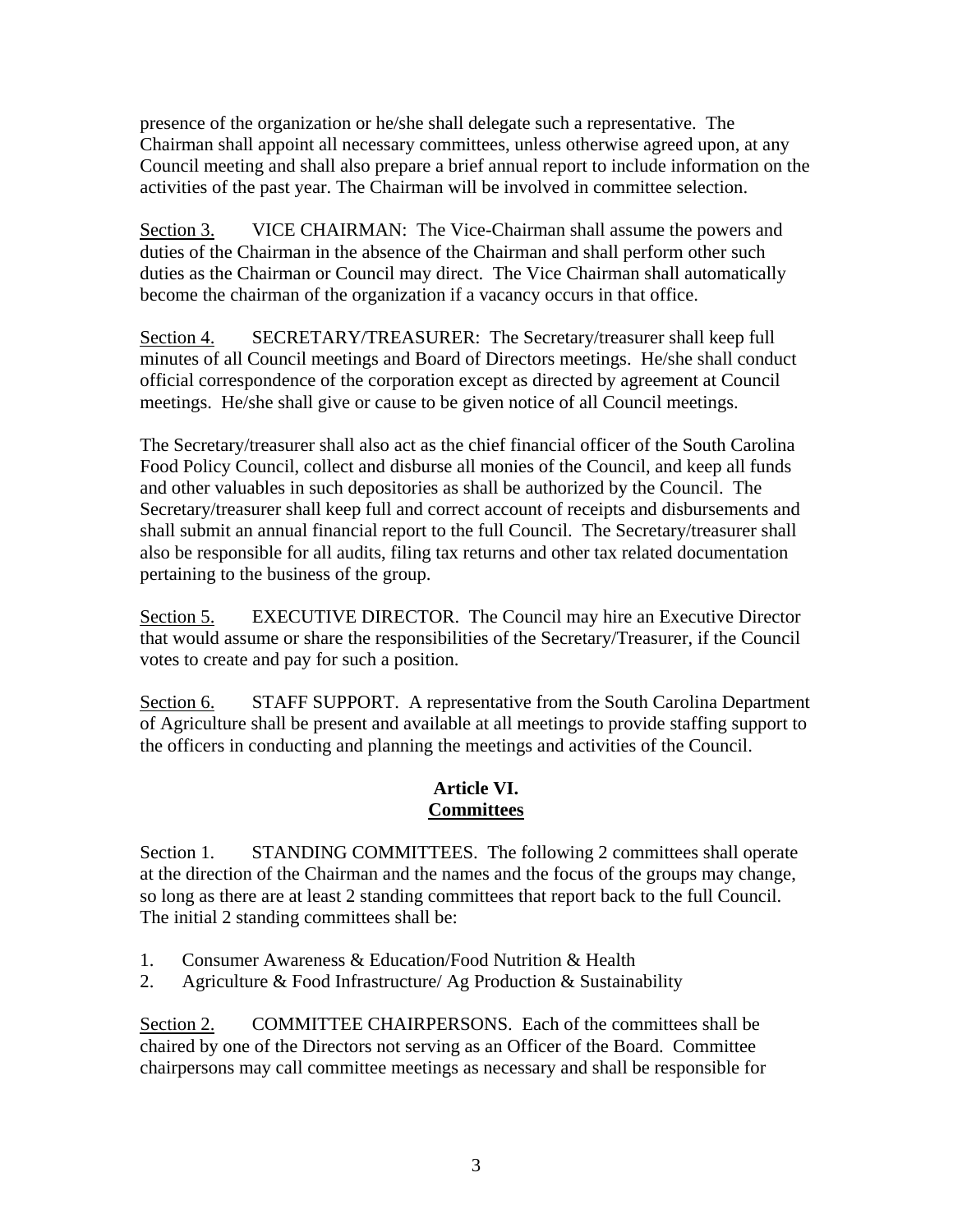selecting members of the committee, scheduling and conducting meetings, and reporting back to the full Council body on a date and time selected by the Chairperson.

Section 3. COMMITTEE REPORTS. Each committee shall give a report at each general meeting. If action is necessary following the reports, then the membership shall vote upon the appropriate action resulting from the report.

## **Article VII. Membership**

Section 1. OPEN MEMBERSHIP. The Secretary shall be responsible for maintaining a membership roster of interested parties wishing to participate in the South Carolina Food Policy Council. There shall be no restrictions on membership other than registering for membership.

Section 2. QUORUM. A quorum shall consist of a simple majority of members.

Section 3. VOTING. Members present shall have the right to vote.

Section 4. PROXY. Proxy votes are not allowed.

## **Article VIII. Meetings**

Section 1. GENERAL MEETINGS. Meetings of the Council shall be held at least quarterly on a date agreed upon by the Council Members. Written notice of each meeting shall be issued at least 7 days prior to the meeting.

Section 2. SPECIAL MEETINGS. Special meetings of the Board of Directors may be called by the Chairperson at such time and such place as the Chairperson may select.

Section 3. PROCEDURE. The Council may adopt or promulgate a procedural manual or follow Robert's Rules of Order as it deems necessary.

### **Article IX. Fiscal Affairs**

Section 1. FISCAL YEAR. The fiscal year of the organization shall coincide with the calendar year.

Section 2. BUDGET. Budget reports shall be prepared and distributed by the Treasurer.

Section 3. BANK ACCOUNT. The Council may open a bank account in its own name to handle miscellaneous charges, grant monies and donations that may occur from time to time.